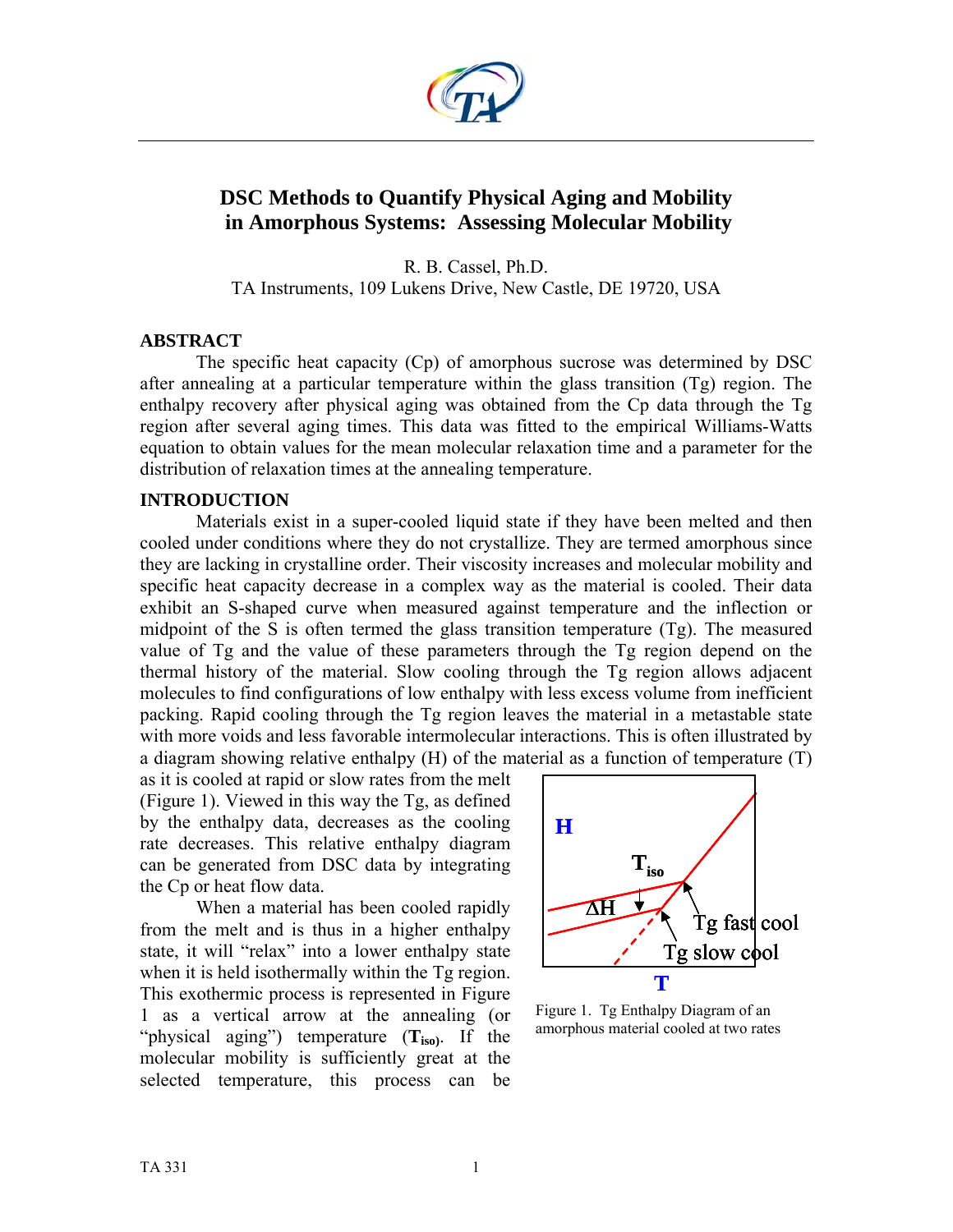observed directly by isothermal DSC. This study is focused on aging well below Tg, where aging is too slow to observe directly.

The amount of physical aging (the length of the vertical arrow in Figure 1) depends on the time and temperature at which the material is held and the ability of the molecules to rearrange under these conditions. A material thus aged and then cooled to the DSC starting temperature will, when reheated, exhibit an endothermic peak in the Tg region. The difference in the area (enthalpy) between two DSC curves from samples having the same cooling history, but different aging times, is due to the "recovery" of the physical aging enthalpy. This method of assessing the mobility at the aging temperature calls for measuring the recovery of physical aging enthalpy after holding the sample for several aging periods. The extent of physical aging (the fraction of the total possible at that temperature) recovery is fitted to the Williams Watt equation to obtain the mobility parameters (*1*).

### **EXPERIMENTAL**

A  $Q1000^{TM}$  DSC from TA Instruments was used to obtain specific heat data on amorphous sucrose  $(4)$ . Because it uses proprietary Advanced Tzero<sup>TM</sup> Technology, the instrument calibration provides an internal compensation for the effects of DSC cell asymmetry (*2,4*). The result is a baseline essentially at zero milliwatts and a displacement from that baseline that is due to the specific heat of the sample specimen itself. Hence, the DSC output from a single run can be accurately presented directly in Cp units.

The crystalline sucrose sample was heated above the melting point then removed and cooled in seconds to room temperature, thus trapping the sucrose in the amorphous state. The sample was reloaded in the DSC, equilibrated, and repeatedly heated over the temperature range to obtain Cp. Figure 2 shows the Cp data of several DSC runs in specific heat units after aging for different time periods. Alternatively, this procedure can be carried out using normalized heat flow data; however, it is essential that there be no instrumental curvature in the baseline.



Figure 2. Specific heat capacity of amorphous sucrose after aging at  $T_{iso}$ for several periods. The ΔH *differences* reflect differences in physical aging (Individual areas have no physical significance).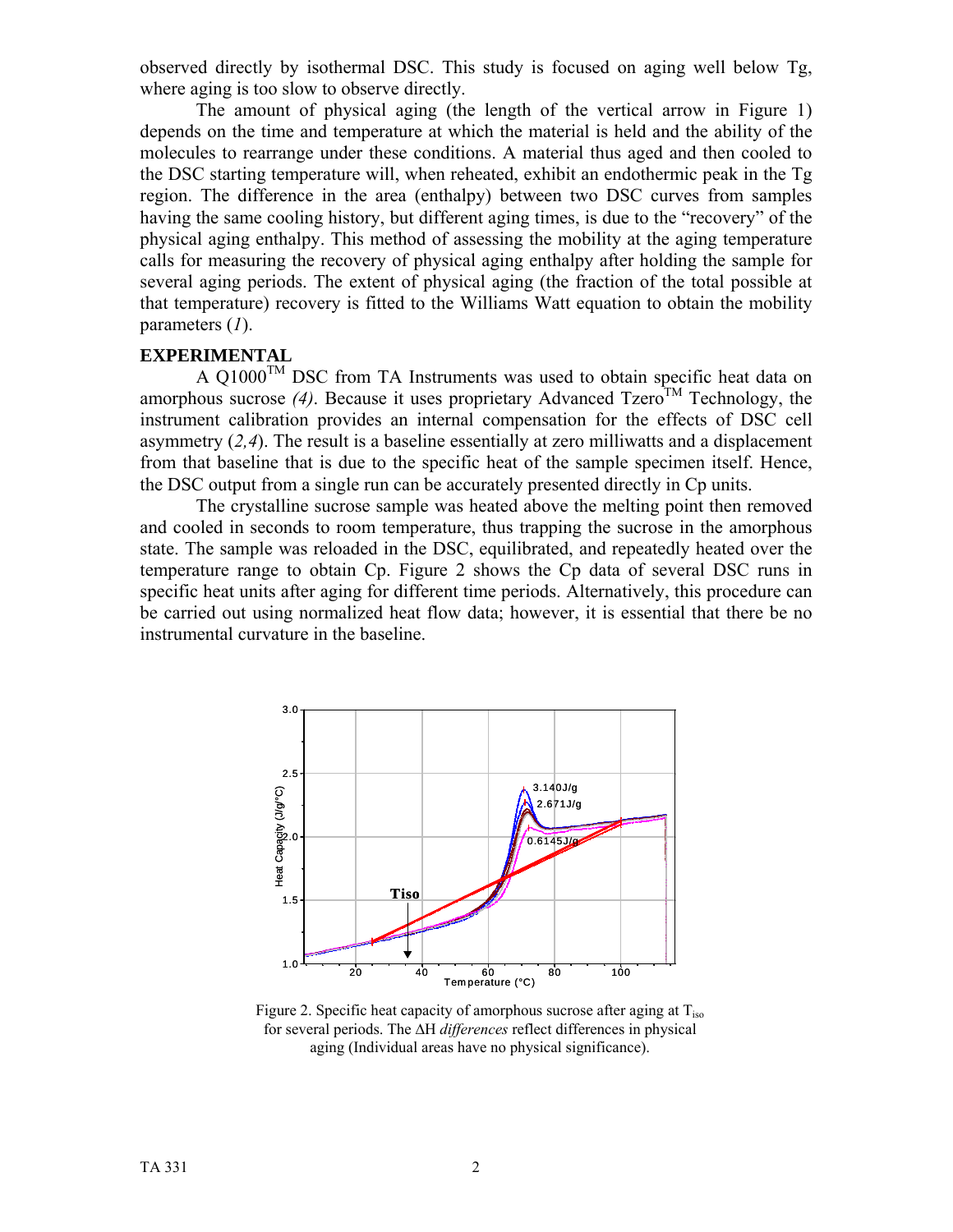#### **CALCULATIONS**

To determine the differences in physical aging from varying aging times, the data was integrated over an identical temperature range. The physical aging enthalpy was taken as the integral (the area between the curve and linear baseline) for a run after aging, less that for a DSC run where no aging occurred. The extent of physical aging was obtained by normalizing this value by the ΔH corresponding in Figure 1 to a vertical arrow between the un-aged run and the dashed line representing an extrapolation of the enthalpy data of the equilibrium liquid. In Figure 3, this is the  $\Delta H_{\infty}$  represented by the trapezoidal area defined by the heat capacity constructs for the Tg determination and the verticals representing a) the fictive temperature of the amorphous sample without physical aging, and b) the fictive temperature that has moved down to the temperature of physical aging, Tiso (*3*). The fictive temperature, which is an uncommonly used definition for Tg, is based on the intersection of pre- and post- transition lines on the enthalpy plot. It can also be obtained from DSC data as the temperature for which the area under the curve equals the area under the step function as indicated in Figure 3.



 Figure 3. Determination of the total possible heat of aging ΔH∞, at Tiso

Where:

The extent of physical aging  $(\phi)$  after time t at Tiso is defined as:

$$
\phi = 1 - \left(\frac{\Delta Ht}{\Delta H\infty}\right)
$$
   
Where:   
   
   
   
   
   
   
   
   
 Equation 1

ΔHt is the physical aging enthalpy at Tiso  $\Delta H_{\infty}$  is the total possible heat of aging at Tiso.

The Williams-Watt relationship (*1*) is:

$$
\phi = \exp\left(\frac{t^{\beta}}{\tau^{\beta}}\right)
$$
 Where:  
 *t* is the isothermal aging time at Tiso

 Where: *t* is the isothermal aging time at Tiso  $\tau$  is the mean molecular relaxation time  $\beta$  a distribution figure for relaxation times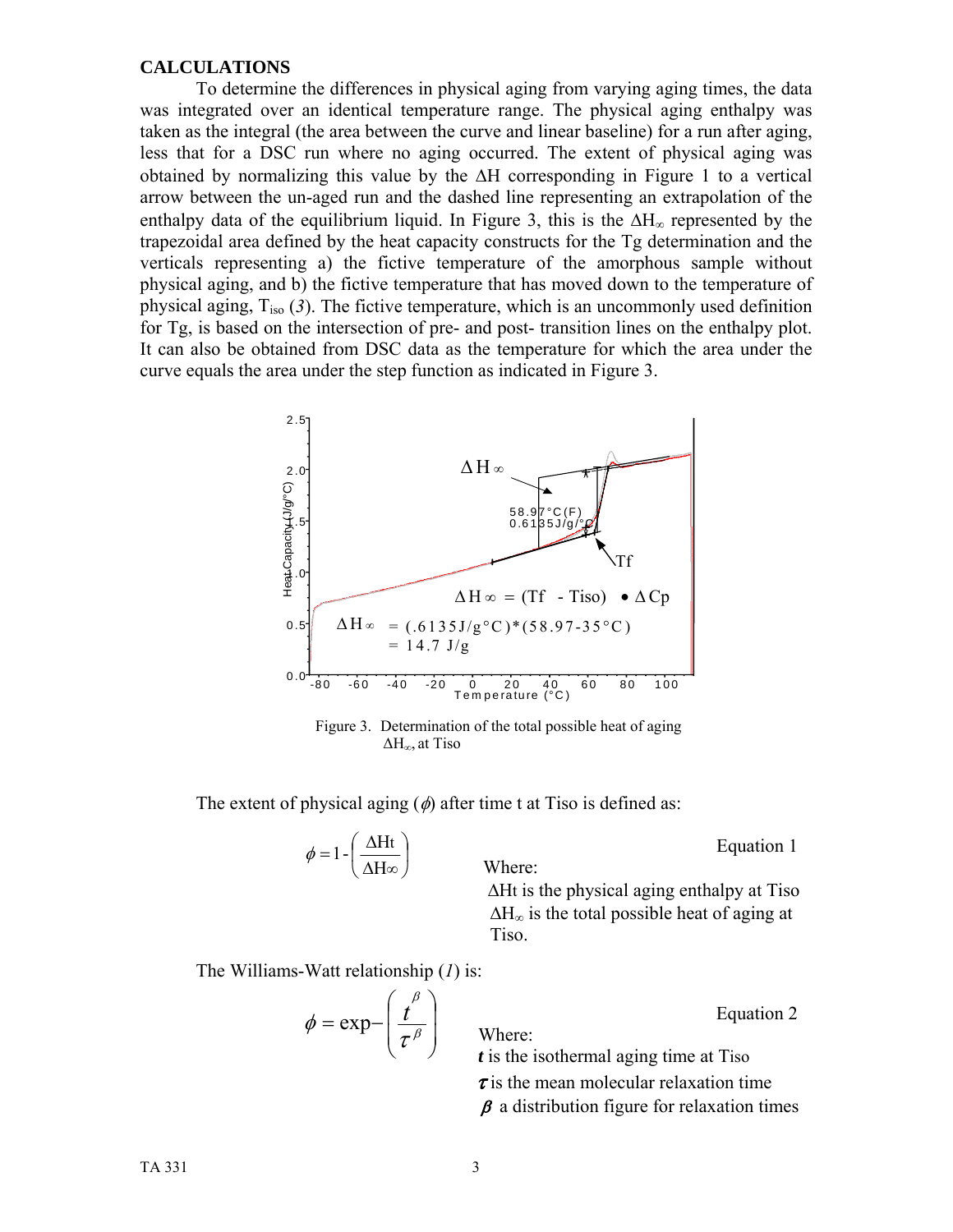#### **RESULTS**

To determine  $\tau$ , the  $(t, \phi)$  data was fit by linear regression to the equation:

$$
-\ln(\phi)^{-\beta} = \left(\frac{t}{\tau}\right)
$$
 Equation 3

The results of the fit are plotted in Figure 4. First, the value of  $\beta$  was obtained by trial and error to produce a linear fit. This produced a value of  $\beta$  of 0.3 +/-0.1. Then the inverse slope was calculated to obtain a mean relaxation time ( $\tau$ ) of 11,000 hours or 1.25 years, a value in reasonable agreement with previous data (*3*).



Figure 4. Plot of aging data to obtain  $\tau$  and  $\beta$ 

### **DISCUSSION**

The use of the Williams-Watts equation implies a particular model of viscoelastic behavior. Other empirical relationships may be used to relate molecular mobility to viscoelastic or in this case, thermodynamic data. The significance of these mobility parameters is that the mean relaxation time is the half-life with respect to the relaxation process that builds enthalpy when an amorphous material is held within the Tg region. (In this case, the Tg region extends down to the neighborhood of the Kauzmann temperature where the extrapolated properties, specifically the entropy of the super-cooled liquid, equals that of the crystalline solid.) The process in question is that associated with the glass transition, which is primarily related to the freezing-out, or melting, of molecular translation. Hence, determining  $\tau$  should correlate with the half-life with respect to the interaction of molecular species in an amorphous matrix. It has been reported that this parameter does correlate with the shelf life of unstable pharmaceuticals in freeze-dried (amorphous) formulations (*3*).

One consideration for this method is that obtaining usefully accurate values of  $\tau$ requires carrying out physical aging experiments up to a few percent (at least) of the expected  $\tau$  value. Thus, to predict the value of a shelf life of a year would require holding